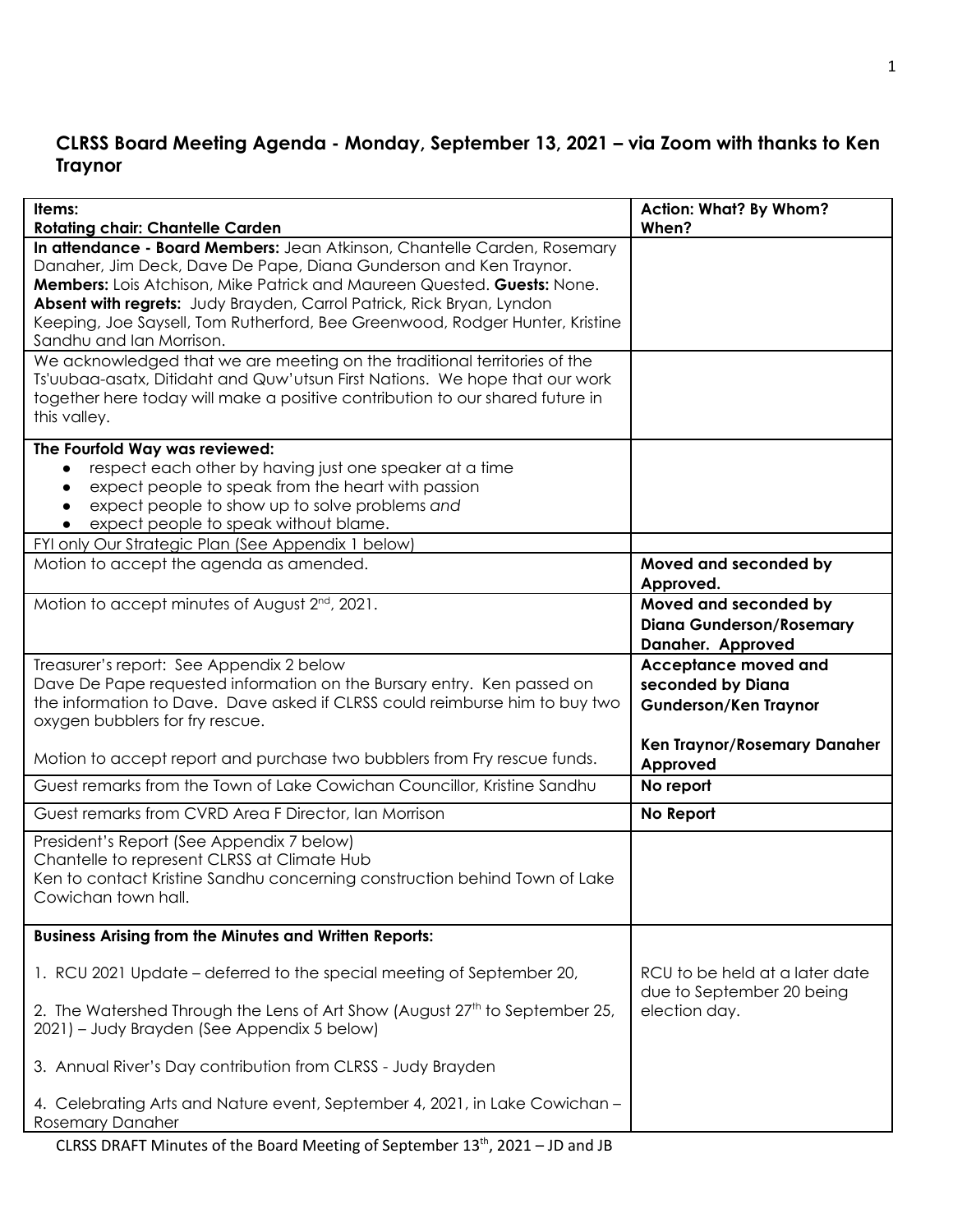| 5. Riparian request – Jean Atkinson and Di Gunderson met with a couple of<br>lake front owners who had requested an evaluation of the riparian area. The<br>riparian areas were perfect.                                                                                                                                                                                                                                                                         |                                                            |
|------------------------------------------------------------------------------------------------------------------------------------------------------------------------------------------------------------------------------------------------------------------------------------------------------------------------------------------------------------------------------------------------------------------------------------------------------------------|------------------------------------------------------------|
| 6. Paddlesport Update – Rick Bryan (See Appendix 6 below)                                                                                                                                                                                                                                                                                                                                                                                                        |                                                            |
| Leads conversation and updates ONLY as needed:                                                                                                                                                                                                                                                                                                                                                                                                                   |                                                            |
| a. Gerald Thom Memorial Native Plant Garden - NIL                                                                                                                                                                                                                                                                                                                                                                                                                |                                                            |
| b. Social and Retail Sales - Rosemary Danaher                                                                                                                                                                                                                                                                                                                                                                                                                    |                                                            |
| c. Monthly Meetings rotating chair for October 2021 – with thanks to Dave<br>DePape                                                                                                                                                                                                                                                                                                                                                                              |                                                            |
| d. Membership - Maureen Quested reports that 4 renewals at the CLACS<br>event on Sept. 04, 5 new members were signed up at RCU, 75 members in<br>good standing                                                                                                                                                                                                                                                                                                   |                                                            |
| e. Fundraising – Maureen Quested reports that BBQ – further \$100 donation<br>received; \$139.55 from a CLAC fundraiser at the Arts in Library Square Day,<br>Sept. 04. Many thanks to the Arts Council members who participated in<br>this fundraiser for CLRSS. \$90.00 in our Account (484) at Duncan Recycle.                                                                                                                                                |                                                            |
| Decibel Coalition - Diana Gunderson - NIL<br>f.                                                                                                                                                                                                                                                                                                                                                                                                                  |                                                            |
| g. Youth Engagement - Chantelle Carden                                                                                                                                                                                                                                                                                                                                                                                                                           |                                                            |
| h. Water Monitoring - Dave De Paper for Bee Greenway - They are<br>exceeding the number of samples required which is good.                                                                                                                                                                                                                                                                                                                                       |                                                            |
| Newsletter - Chantelle Carden. Next newsletter in early October and will<br>i.<br>highlight activities over the summer and early fall.                                                                                                                                                                                                                                                                                                                           |                                                            |
| j. Fry salvage – Dave DePape (See Appendix 4 below)                                                                                                                                                                                                                                                                                                                                                                                                              |                                                            |
| k. Gerald Thom Environmental Studies Bursary - NIL                                                                                                                                                                                                                                                                                                                                                                                                               |                                                            |
| <b>Stewardship Community Reports:</b><br>1. Cowichan Stewardship Roundtable - NIL                                                                                                                                                                                                                                                                                                                                                                                |                                                            |
| <b>Motion to Adjourn</b>                                                                                                                                                                                                                                                                                                                                                                                                                                         | <b>Moved by Rosemary</b><br><b>Danaher/Diana Gunderson</b> |
| <b>Important Upcoming Dates:</b><br>September 21, 2021 - Special one item, meeting - 4:00 at 5658 Riverbottom<br>Rd., W. at the home of Judy Brayden. Appys and meeting at 4:00 p.m. Out of<br>doors and respecting all Prov. Health Orders.<br>September 25, 2021 - Heritage Rivers' Day - last day of the Watershed Show at<br>the CVAC Gallery (2867 James St., Duncan)<br>October 4, 2021 - regular Board meeting<br>October?? - Beer N Burger fundraiser??? |                                                            |
| November 8, 2021 - regular Board meeting                                                                                                                                                                                                                                                                                                                                                                                                                         |                                                            |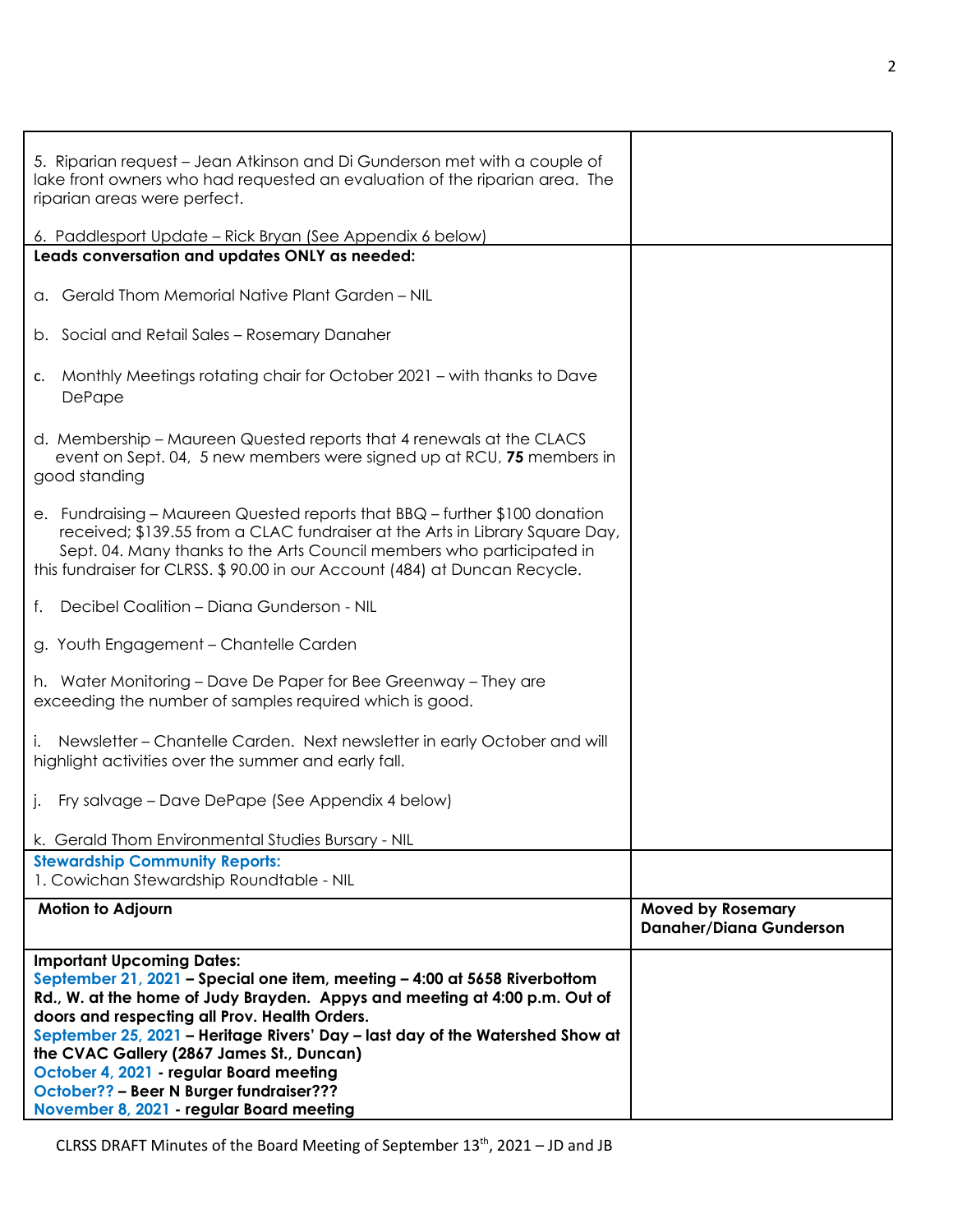# **Appendix 1: Strategic Planning Outcomes 2020**

| 1. Increase awareness of and support for<br>building the new weir                                                                                                                                                           | 2. Increase Youth Engagement                                                                                                                                              |  |  |
|-----------------------------------------------------------------------------------------------------------------------------------------------------------------------------------------------------------------------------|---------------------------------------------------------------------------------------------------------------------------------------------------------------------------|--|--|
| Goals                                                                                                                                                                                                                       | <b>Goals</b>                                                                                                                                                              |  |  |
| Increase public support<br>community<br>Increase<br>understanding of new weir benefits<br>Increase public awareness of how<br>$\bullet$<br>climate change is driving the need<br>for a new weir                             | Increase youth membership<br>$\bullet$<br>Re-establish Lake Studies program<br>$\bullet$<br>Collaborate with other valley<br>youth programs<br>Establish youth roundtable |  |  |
| 3. Protect Lake Shore Lands                                                                                                                                                                                                 |                                                                                                                                                                           |  |  |
| <b>Goals</b><br>Protect critical undeveloped<br>$\bullet$<br>shoreline and tributary habitat<br>Promote protection for Shaw Creek<br>watershed<br>Expand shoreline riparian habitat<br>restoration work to tributary creeks |                                                                                                                                                                           |  |  |

## **Appendix 2 - Treasurer's Report**

| <b>July August 2021 Treasurer's Report</b>                                                                                                             |             |                                                                                      |  |  |
|--------------------------------------------------------------------------------------------------------------------------------------------------------|-------------|--------------------------------------------------------------------------------------|--|--|
| <b>CASH in</b>                                                                                                                                         |             |                                                                                      |  |  |
|                                                                                                                                                        |             | <b>Available Cash</b>                                                                |  |  |
| 11,564.35                                                                                                                                              | 350.00      | 11,353.90                                                                            |  |  |
| 139.55                                                                                                                                                 |             |                                                                                      |  |  |
|                                                                                                                                                        |             | 1.934.21                                                                             |  |  |
|                                                                                                                                                        |             | \$9,419.69                                                                           |  |  |
|                                                                                                                                                        |             | \$6,378.63                                                                           |  |  |
| <b>Comments: eTransfer to Westland Insurance Group for 2021 River Cleanup</b><br>liability insurance. Fundraising from CLACS event to be<br>deposited. |             |                                                                                      |  |  |
|                                                                                                                                                        | <b>Bank</b> | <b>Cheques/Transfers</b><br><b>Total Cash Available for CLRSS General Activities</b> |  |  |

| CLRSS 2021/2022 Financial Report Budget to Actual - 31/08/2021 |          |                     |               |          |               |        |
|----------------------------------------------------------------|----------|---------------------|---------------|----------|---------------|--------|
|                                                                |          |                     |               |          |               |        |
| <b>Revenue</b>                                                 |          | <b>Expenditures</b> |               |          |               |        |
|                                                                |          | <b>Budge</b>        |               |          |               |        |
|                                                                | Category |                     | <b>Actual</b> | Category | <b>Budget</b> | Actual |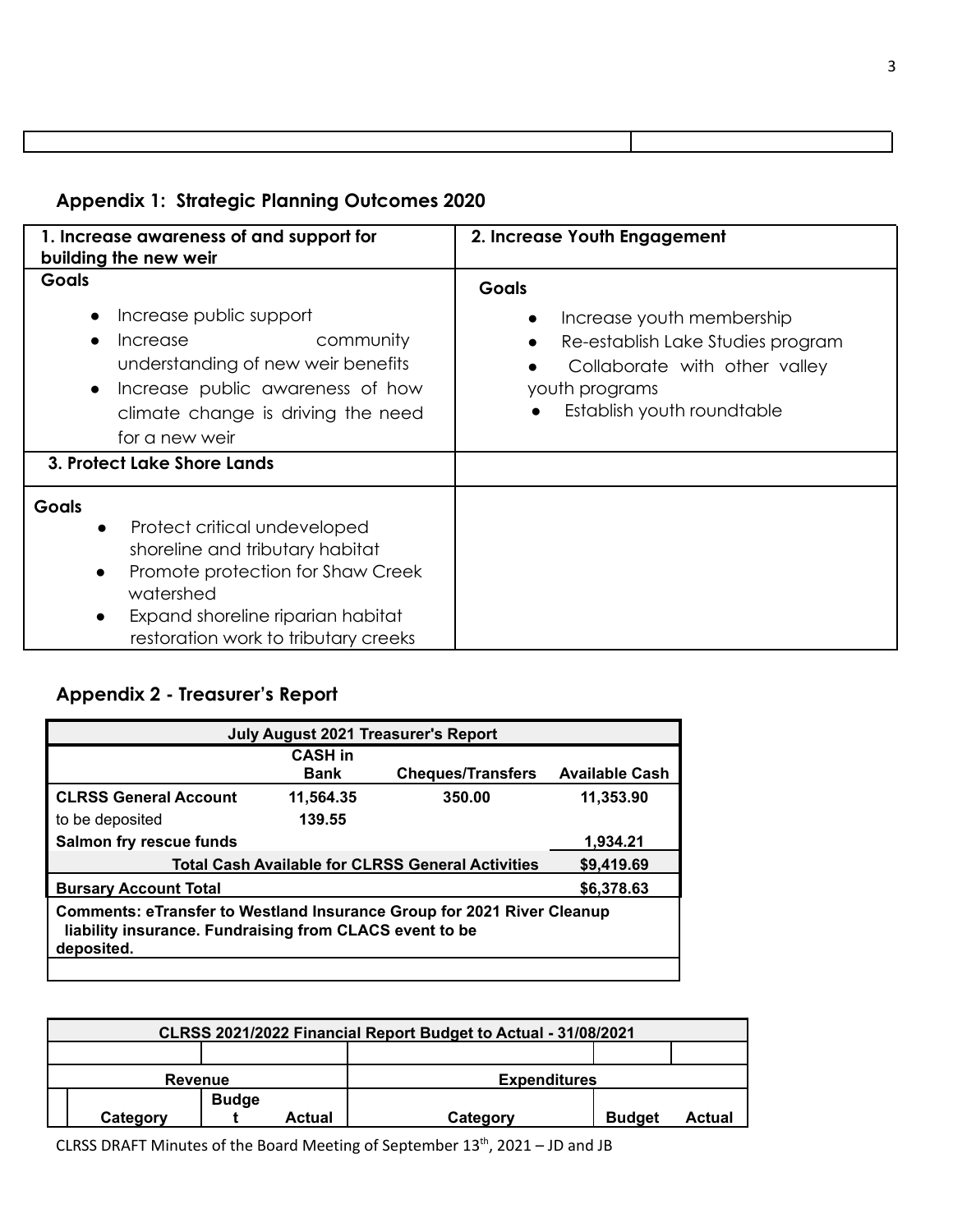|                      |      | 2,854.2         |                              | 4,500.0     | 1,535.9      |
|----------------------|------|-----------------|------------------------------|-------------|--------------|
| <b>Total Revenue</b> | 4500 | 0               | <b>Total Expenditures</b>    | 0           | 3            |
| Memberships          | 1400 | 940.00          | Signs                        | $\Omega$    | 257          |
| Donations            | 2000 | 10.00           | Accounting                   | 100         | 0            |
| Sales                | 300  | 0.00<br>1,904.2 | <b>BCLSS</b>                 | 50          | 50           |
| Fundraising          | 800  | 0               | Society Fees                 | 250         | 0            |
| Interest             | 0    | 0               | <b>Printing Costs</b>        | 400         | $\pmb{0}$    |
|                      |      |                 | Purchase for Sales           | 100         | $\mathbf 0$  |
|                      |      |                 | <b>Gifted Apparel</b>        | 100         | $\mathbf 0$  |
|                      |      |                 | Insurance                    | $\mathbf 0$ | 501          |
|                      |      |                 | <b>Bank Charges</b>          | 100         | 5            |
|                      |      |                 | <b>Office Expenses</b>       | 200         | $\mathbf 0$  |
|                      |      |                 | Courses & Mtgs               | 0           | 0            |
|                      |      |                 | <b>CSSP Activities</b>       | $\mathbf 0$ | $\mathbf 0$  |
|                      |      |                 | <b>River CU</b>              | $\mathbf 0$ | $\mathbf 0$  |
|                      |      |                 | <b>Fundraising Expenses</b>  | 100         | $\mathbf{0}$ |
|                      |      |                 | Misc. other                  | 500         | 34.45        |
|                      |      |                 | Transfers to Bursary Fund    | 500         | 476.8        |
|                      |      |                 | Fry Rescue                   | 300         | 0            |
|                      |      |                 | <b>Landowner Education</b>   | 500         | 0            |
|                      |      |                 | <b>GT Memorial Garden</b>    | 400         | 0            |
|                      |      |                 | <b>Website Update</b>        | 100         | 0            |
|                      |      |                 | <b>Watershed Art Project</b> | 800         | 211.68       |

## **Appendix 4 – Fry Salvage – Dave DePape**

Dave reported that there has not been very much fry salvage work done since our last meeting. He and two others worked on the Robertson Creek for two sessions, rescuing approximately 500 coho fry.

### **Appendix 5 – The Watershed Through the Lens of Art – Judy Brayden**

Judy reported that the show is a tremendous event, with good responses and high level of interest for the viewers. 200 people have attended to date. Donations have been low. Please do not miss an opportunity to see all the arts in the show! The official opening was on September 9<sup>th</sup> and again the response was good.

Judy has spoken with many of the Board members about possible ideas for the future of the Ribbon of River. A single-item meeting will be convened in October to continue this conversation. The mural presents a tremendous opportunity for future collaborative work in the watershed.

The costs paid out for the entire Watershed art activities is \$1011.68. This does not represent the actual costs and many hours and materials were donated by individuals. With thanks. Judy will advise Rosemary of an appropriate message of thanks to major supporter, professional photographer, Cim MacDonald.

### **Appendix 6 – Rick Bryan**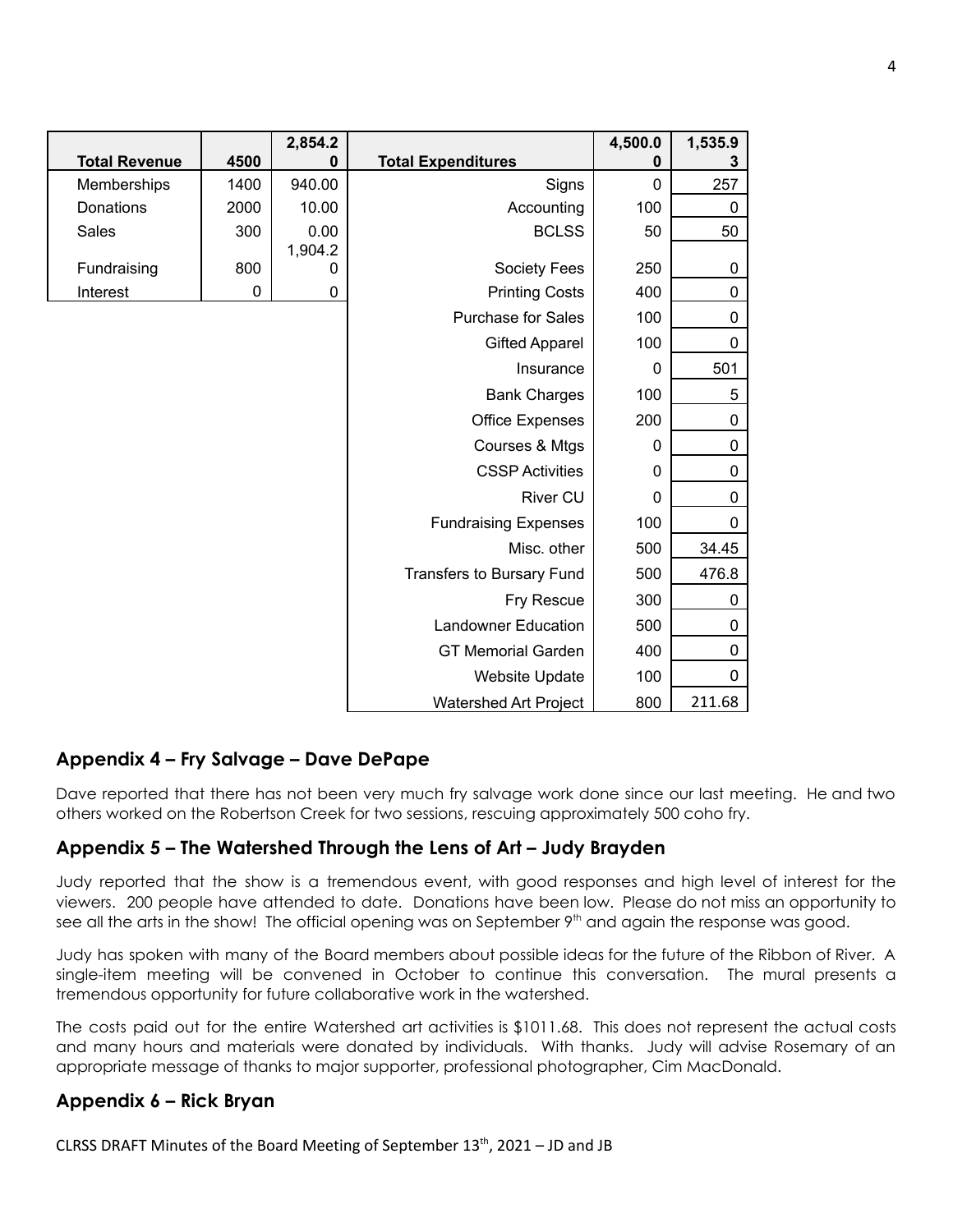#### **Promoting Passion In Watershed Stewardship Through Engaging Youth In Recreational Paddlesport: Pilot Project Report – August 31, 2021**

"Can you pinpoint a time when your love of rivers became an interest in conservation? Was there a moment *when that became a passion?"*

"Yeah. I think back to my time in Montana, the late '60s, I did a five-day rafting trip down the upper Blackfoot River. It was my first multi-day rafting trip, at a time when rafting was a new thing, and while I had spent a lot of time on rivers and streams. I just became so immersed in the river. It just struck such a chord in me. From that point on, I knew that I wanted to spend my life devoted to river conservation, to the protection of rivers."

*-- Mark Angelo, originator of World Rivers Day*

**- - - - - - - - - - - - - - - - - - - -**

#### **PROJECT BACKGROUND**

Over a year ago, several Cowichan Valley stewardship agencies discussed the possibility of jointly seeking *Youth Community Partnership Program (YCPP)* funding. The goal -- to share funding, in order to engage youth during the summer, thereby to support agencies' summer programs.

To support this initiative, the paddlesport community offered to provide a river-paddlesport program for *YCCP*-funded youth. The notion was to balance their "work" experience with a recreational opportunity, and thus to broaden youths' perceptions of watershed stewardship.

Unfortunately, by mutual agreement, the initiative was shelved.

This summer, (2021,) some local agencies independently engaged summer students to support their programs.

In response, the recreational community renewed its offer to provide introductory paddling instruction to individual summer students who were interested. The response from agencies varied from "excited" to "ignored". Feedback from participating students was enthusiastic! Herewith, a brief report:

#### **PROJECT RATIONALE**

Young people will become our future watershed stewards.

Increasing environmental problems, such as climate change (or global pandemic), cause stress. Stress can negatively affect mental health. Outdoor recreation is proven to reduce stress, thereby reinforcing mental, physical, spiritual, cultural, and social health. The conclusion? Outdoor recreation must therefore be recognized as an integral component in environmental management.

The Cowichan River is designated a *Canadian Heritage River*. The *Canadian Heritage Rivers System (CHRS)* specifies *recreational values as one (of three) criteria for designation*. NOTE, also, that the icon of the *CHRS* is a *canoe*!

Effective stewardship, based on ecology, requires a balance between "hard" sciences such as biology, and social sciences such as education, psychology, communication, and recreation & leisure studies. Recreational paddlers are known for practical use of effective social science principles: promotion, education, and youth engagement.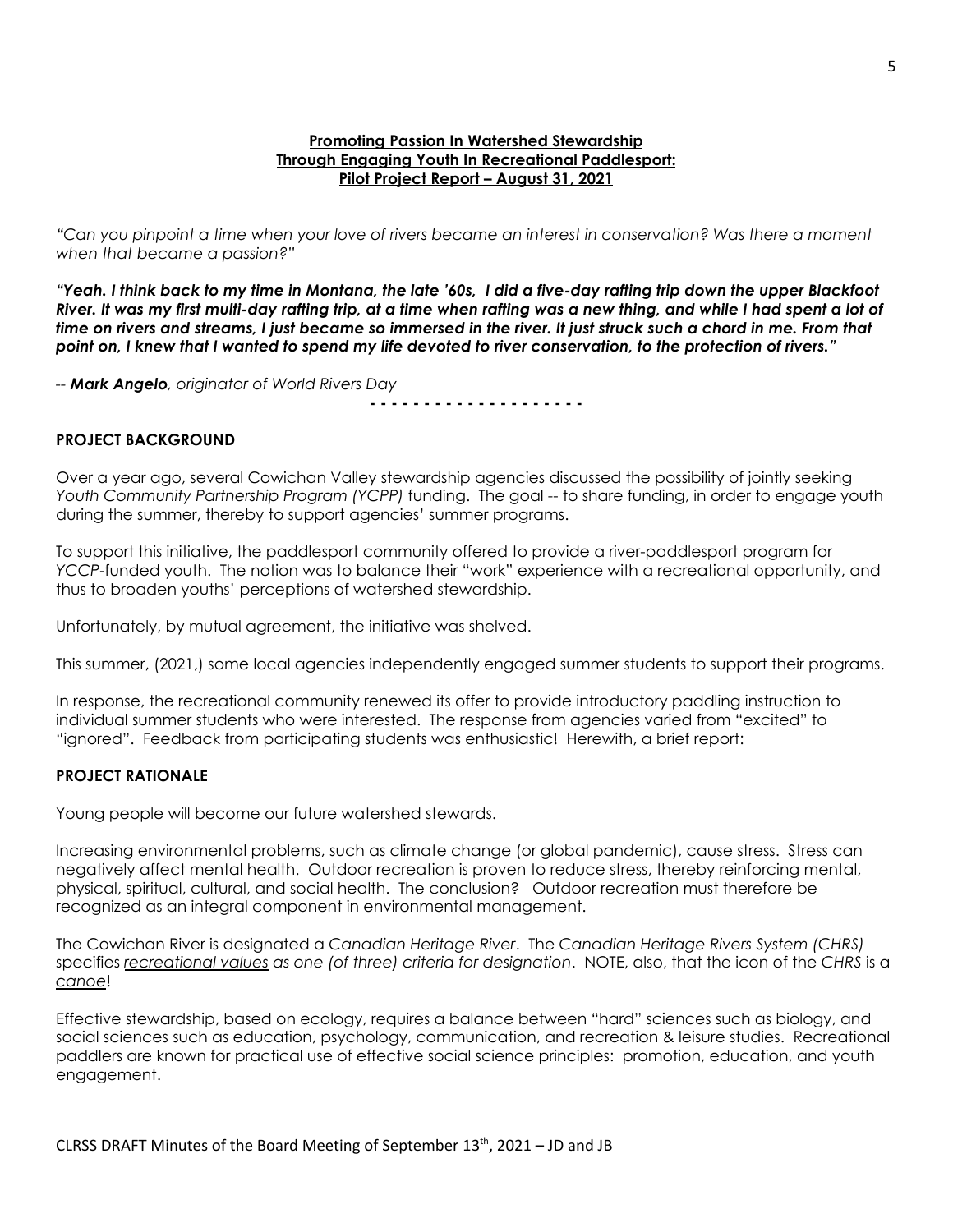River paddlers' practices comprise strict environmental ethics: (a.) Human- and gravity-powered – no engines, no emissions (b.) No impact on riparian areas (c.) No damage to river-beds or spawning grounds -- no silt stirred up, no garbage left (d.) Strongly self-regulated, with an outstanding river-safety record, supported by effective instructional programs

Through meeting other youth affiliated with different agencies, participants will broaden their understanding of the wide scope of environmental activity through informal conversation with new friends.

As suggested in the epigraph above, (quoting Mark Angelo,) RECREATION may be more effective than WORK, in promoting a sense of passion for stewardship.

#### **PROJECT OUTLINE:**

We acknowledge that our activities occur on unceded traditional territory of Coast Salish peoples, and we are also aware that our water-craft (canoes and kayaks) are based on designs originating from North America's Indigenous peoples.

The intent: to provide a low-cost recreational component for youth participating in the *Community Partnership Program*, or for summer students otherwise engaged in the work of local stewardship agencies.

The plan: to provide two-day, sanctioned "*Basic Solo-Canoe Moving Water*" clinics (based on *Recreational Canoeing Association of BC [RCABC]* standards

Dates – to be determined according to participants' availability

Program to include basic paddling skills, defensive swimming & self-rescue, boat rescues, shore-based rescues (throw-bags), basic river hydrology for paddlers, including recognition and avoidance of hazards).

Lead Instructor – Rick Bryan (certified *Moving Water Instructor-Trainer, RCABC).*

Waivers must be signed by participants (or parents, if participants are minors).

Maximum 6 participants per clinic

Location – Cowichan River, subject to suitability of river conditions (flows).

Equipment – canoes, paddles, PFDs, and helmets will be supplied by the instructor; participants (or sponsoring agencies) will provide wetsuits, footwear (neoprene booties, runners), lunches/snacks, water bottles, and transportation to/from the river.

Promotional opportunity – if requested by sponsoring agencies, we'll try to provide photos &/or video footage of the project's activities.

Follow-up -- we will encourage participants not to view the experience as a "one-off", but as the first step toward a life-long activity. We'll apprise participants of opportunities to further the development of their skills and experience, and to meet and engage with other members of the paddlesport community.

Participants requesting certification will be given the opportunity to engage in further supplementary instruction.

Cookies for the instructors will be required.

#### **PARTICIPATION REPORT**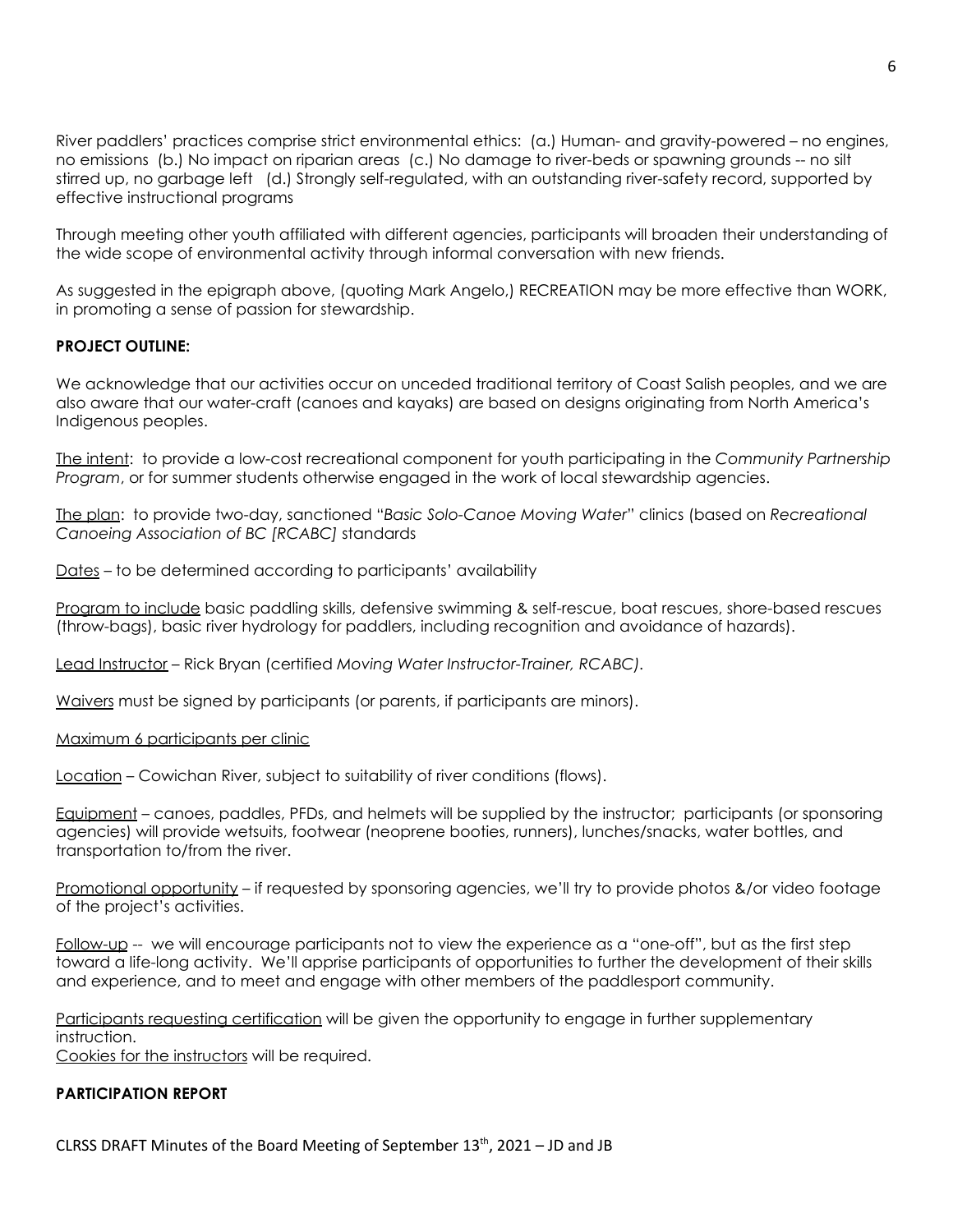| Number of    | <b>Sponsoring Agency</b>                                       |
|--------------|----------------------------------------------------------------|
| Participants | or Affiliation                                                 |
| 2            | Cowichan Watershed Board                                       |
| 3            | Canadian Freshwater Alliance (including 1 supervisor!)         |
| $\mathbf{1}$ | Somenos Marsh Wildlife Society                                 |
|              | Cowichan Lake and River Stewardship Society                    |
| $\mathbf{1}$ | U. of Victoria Environmental Restoration student (unaffiliated |
|              | Post-Grad Water-sampling Specialist (unaffiliated              |
|              | Random addition, strong conservation values (unaffiliated)     |

#### **COMMENTS, CONCLUSIONS**

In consideration of funding limitations, the paddlesport community provided service and equipment at 'no-charge'.

Participants were generally enthusiastic about wishing to continue with paddlesport in the future.

One participant requested, and earned, certification ("*Basic Solo Moving Water Paddler*")

Our THANKS to those Agency Administrators who recognized the value of the program by freeing up participants for mid-week clinics. We thus avoided weekend crowds!

We regretted having to discontinue the project past mid-August, because of decreasing river-flows.

Heartfelt THANKS and CONGRATULATIONS go out to all participants for excellent skill development, perceptive conversations about river stewardship issues, amazing and positive companionship on the river, banter and laughs, and of course -- cookies. To all – "*Keep the Open Side UP*, and *SYOTR*!"

## **Appendix 7 – President's Report**

#### **CLRSS President's Report September 2021**

- 1. We are all waiting to see if substantial rain comes this month or whether Catalyst will have to pump again this year. Right now pumping may start as early as Sept 21 unless lake levels improve.
- 2. Elodie and her team have been very active planting on beaches around the Lake and we have received positive reports on those done at Sandy Beach and on Jean's very exposed Sa-seen-os Drive beach. We did have an engaged conversation about the plantings at the Forestry Station with a long time Lake user who felt the plantings were taking over the beach unnecessarily and restricting their use for boaters.
- 3. The Pacific Streamkeepers Federation has been able to secure a group D&O and volunteer Insurance policy for member groups and kept our overall coverage as before and held the increase in fees to \$100 above recent amounts paid.
- 4. Di and Jean had a meeting recently with a shoreline owner on Meades Creek Road interested in maintaining her shoreline and advocating with her neighbours,
- 5. The planner for Town of Lake Cowichan asked for our input on a request for a variance on a property on Prospect Ave which was requesting a reduction in the size of the Shoreline protection Area setback.
- 6. CLRSS has been asked to join with others in the Cowichan Valley to form the Cowichan Climate Hub. See below for the email circulated.
- 7. The Watershed Art Show is on at the CVAC gallery in Duncan. Many thanks to Judy and the folks at CVAC for a wonderful job. If you have not been to it yet please check it out soon. It closes on Sept. 25th and is definitely worth a visit.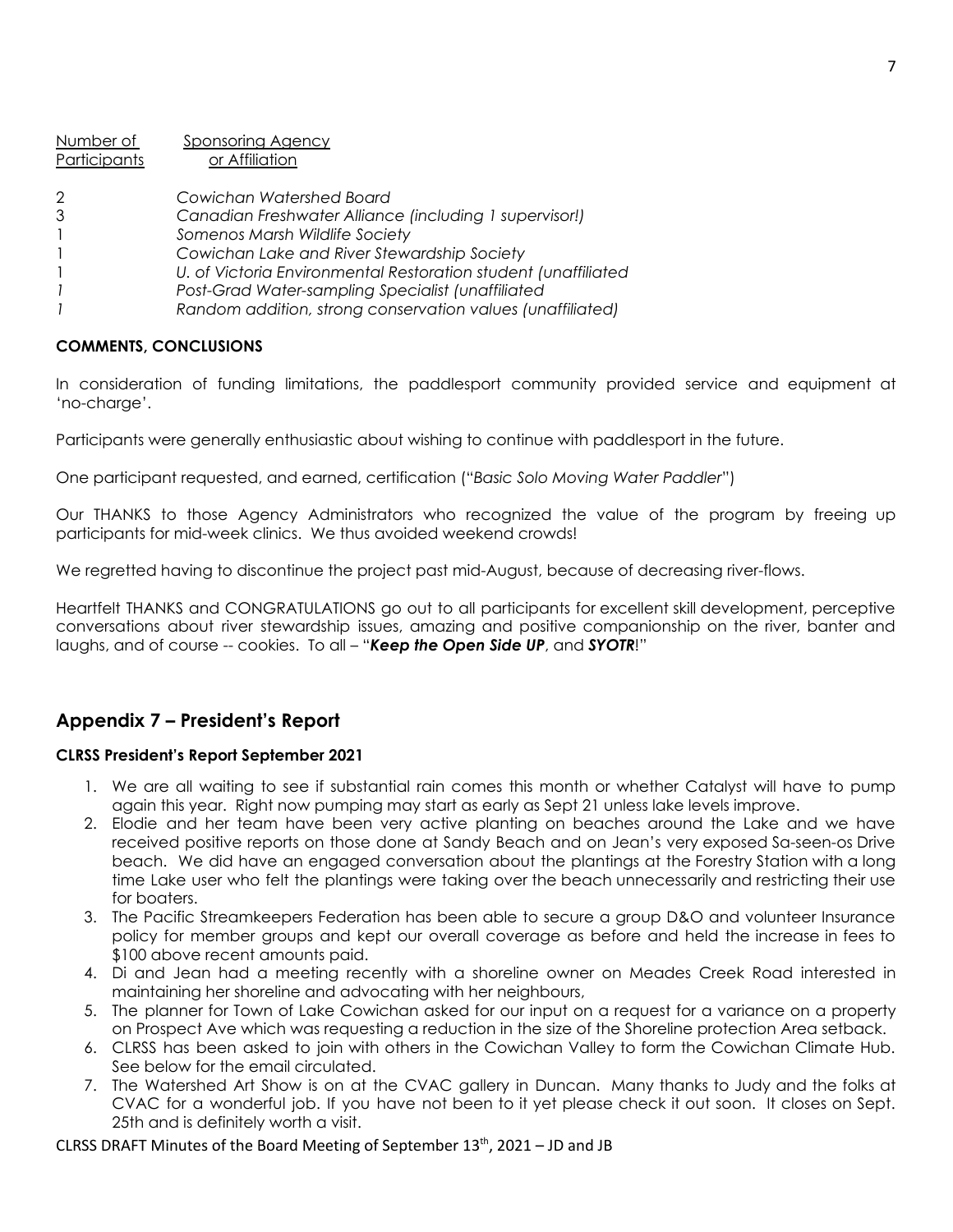8. Thanks to Cowichan Lake Arts & Culture (CLAC) for support raised through the sale of their art pieces at the Labour Event they organized.

#### **Re - Climate Hub**

Dear Ken and the Cowichan Lake and River Stewardship Society,

As you are aware, the climate crisis is accelerating. Recent extreme heat and ongoing devastating wildfires across our province have brought the crisis to the foreground for all of us. This is an invitation to the Cowichan Lake and River Stewardship Society to work together with others to increase climate action, where we can have the most impact – locally. Join us in working to reduce emissions and protect ecosystems and our communities, including those who are most vulnerable; children, poor and frail seniors, low-income families, the homeless and disabled, and all those whose health and lives are most at risk.

We invite you and your organization to join us in creating the Cowichan Climate Hub with the following purposes:

- foster increased community awareness about the climate emergency;
- engage in collaborative conversations, including with local governments, First Nations and others, to achieve increased solutions-focused climate action locally; and
- work together as a community and with local government so no one is left behind.

The Climate Hub [Network](http://www.climatehub.ca/) supports over 1200 non-partisan local climate initiatives in 600 communities and regions across Canada with tools and resources to coordinate our efforts to maximize our impact. In 2019 and 2020, the Cowichan Lake and River Stewardship Society joined 50+ local groups, churches, unions and businesses that sent letters to our five Cowichan governments, asking them to declare a climate emergency and take timely, effective action to meet this crisis. Duncan, North Cowichan, the CVRD, Ladysmith and Lake Cowichan all declared or acknowledged the climate emergency. This was an encouraging beginning, and follow-up action has been slower in coming, while climate impacts continue to grow. Duncan was the only one of our five local governments to respond to the 2020 request for a climate action progress report.

COVID-19, understandably, dominated local government's bandwidth in 2020. It also shown us that we can mobilize to address an emergency. Meanwhile, the climate conversation has become polarized at some board and council tables. We need to get the conversation back on a more constructive path and demonstrate the broad support that does exist for stronger climate action across all sectors of our communities so more local politicians find the courage to act.

We invite you to join us in building a strong Cowichan Climate Hub - a diverse group of social benefit and environmental groups, faith groups, farmers, small businesses, schools, labour groups and others concerned about the climate emergency who want to move our communities toward solutions that make a difference. Climate change, and the increasing weather extremes it's bringing our way, affect just about everything in our lives - food security, housing, our mental and physical health, how we get around, the safety of our infrastructure, and the ecosystems we depend on for our water, food, and our ongoing health and well-being – as well as our children's future.

The [Cowichan](https://climatehub.mystrikingly.com/blog/cowichan) Climate Hub is now on the Climate Hub map as a "startup", and we have a Facebook [page](https://www.facebook.com/CowichanClimateHub) to follow. If you are ready to join us (we hope you are) - here's [the](https://airtable.com/shrlCce3iZvGrPFLk) link for you and your group to sign up. If you want to talk more about what we can do together, email us at Cowichan@ClimateHub.ca so we can connect.

Once we've heard from a number of groups, we'll contact you to find a time to meet and connect together, either in-person or via Zoom. Our intention with this initiative is to stay connected, support each other and our organizations in positive, coordinated action on the climate crisis, including sharing the work we're already doing. This is not about extra meetings and preaching to the choir. It is about joining our voices and efforts in support of local government and other initiatives to reduce emissions in the face of this climate emergency.